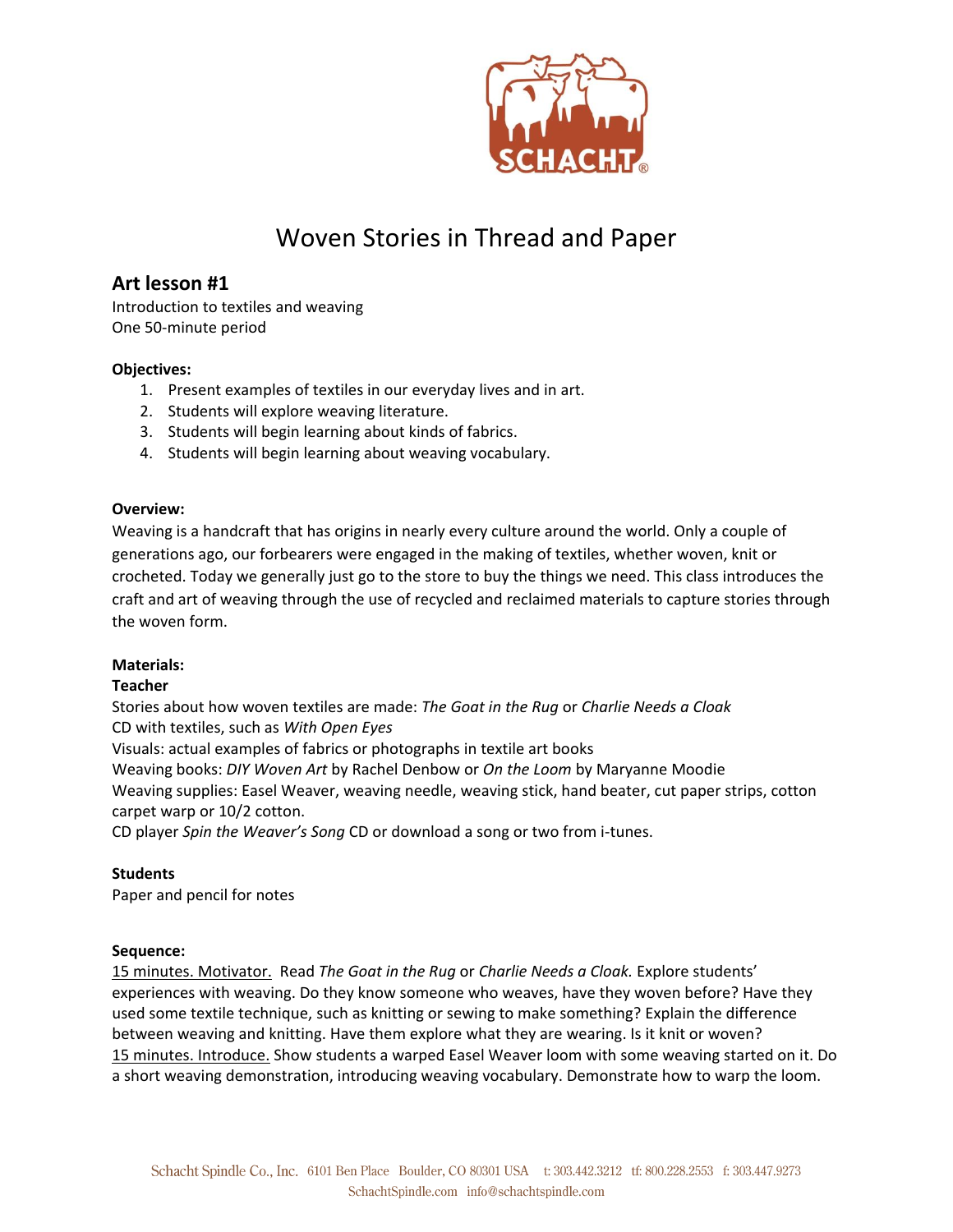10 minutes. Present. Introduce the weaving art project. Weaving is often used in our everyday language, such as: "the fabric of our lives", "interwoven", "woven together", and so on. Present the concept that weaving is the bringing together of parts to make a whole. For this project, the student is to choose materials from their lives: photographs or pictures they like or have meaning to them and weave these two together in an expressive piece of art. Ideas might be a picture of their family, artwork they've done, photographs of places they've been, or a picture of a favorite activity. Ask them to bring these items with them to the next class. Images on heavy paper work best.

10 minutes. Review. Ask the students to write one of the vocabulary words on a piece of paper. Crumple up the papers like snowballs. Play a cut from "Spin the Weaver's Song". Split the class into two or three groups. Have the students play the "snowball" game with the weaving vocabulary words. Students can throw "snowballs". After the song is over, the students must open a snowball and identify the vocabulary word either by pointing it out on the loom or verbally explaining the word.

**Assessment:** Record how well students did with the vocabulary.

# **Art lesson #2**

Weaving a story in thread and paper, warping and weaving preparation One 50-minute period

# **Objectives:**

- 1. Review warping, weaving and vocabulary
- 2. Students will explore their weaving material
- 3. Students will complete warping their looms

#### **Overview:**

In this class, the students will review the vocabulary, discuss their creative process in choosing weaving material, and warp their looms.

#### **Materials:**

#### **Teacher**

Visual source material, cotton carpet warp or 3/2 pearl cotton and weaving tools to include Easel Weaver loom, weaving needle, weaving stick, and beater, scissors, cut paper strips. Plastic storage bags or trays for storing work until the next class.

#### **Students**

Each student will need an Easel Weaver loom, weaving needle, weaving stick, hand beater scissors, and paper images.

#### **Preparation:**

It is suggested that small balls of yarn are prepared ahead of time for warping and weaving so every student will have easy access to materials to begin warping.

#### **Sequence:**

10 Minutes. Review and Motivator. Briefly review the vocabulary by pointing to the parts of the loom and having the students identify them. (To help them remember what is warp and what is weft, use the saying, "you have to be warped to weave".) Ask students to share their paper images and their thoughts about it.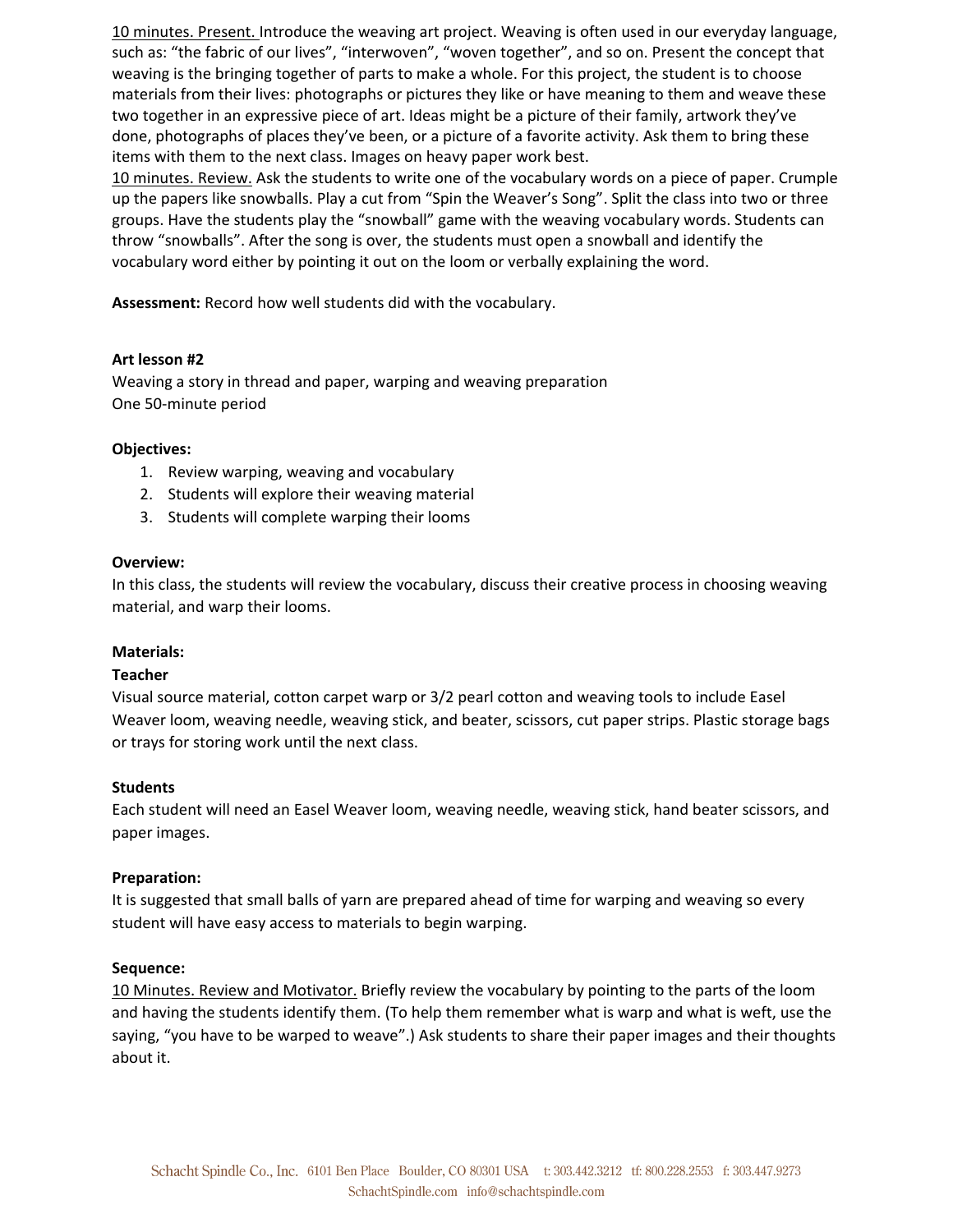20 Minutes. Warping. Demonstrate winding a warp 3-4" wide, centered on the Easel Weaver. Show how to tie on the warp and wind back and forth between teeth directly opposite each other. Tension the warp so that it is taut. Students will then choose a yarn color, tie-on and wind 3-4" on their loom. After winding all of the threads, students will then tension the warp. It is a good idea for the teacher to check to make sure the warps are taut enough. If desired, show warping and weaving on the Easel Loom shown on the Schacht YouTube channel. Xxxxxxxxxxxxxgive link when we have it.

10 minutes. Preparing Weaving Material. Have students choose their images. Students can choose a single image to weave or interweave two different images. After the images are chosen, they will need to cut the images to size. Suggestion: the width can be as wide as desired, but the total height of the weaving should be less than 2" the height of the loom Cut the images horizontally into  $\frac{1}{2}$ " strips. Any thinner, the paper is too flimsy to weave.

10 minutes. Review and Clean Up. Students should have their looms warped and paper images prepared. Introduce the idea that in the next class they will begin weaving. Have students paper clip their strips together to keep them in order and place all of their supplies into a bag or tray until the next class.

**Assessment:** Students remembered vocabulary, warping and image material completed.

# **Art Lesson #3**

Weaving and finishing One 50-minute class

#### **Objective:**

- 1. Students learn to weave.
- 2. They will use artistic expression as they weave in the paper strips.
- 3. Students will complete the weaving and give it a name.

#### **Overview:**

For this class, students will weave a header with yarn of about ½". Optional fringe can be added by tying overhand knots at the bottom edge of the weaving. They will then weave in the paper strips, alternating with rows of yarn. When they are finished weaving, they can remove their piece from the loom and insert a dowel, or found stick into the top loops for hanging.

#### **Materials:**

#### **Teacher and Students**

All of the same materials will be needed from class #2, plus dowels or sticks for hanging. Optional: crochet hook for removing the weaving from the loom.

#### **Sequence:**

10 Minutes. Weaving. Show students how to insert the weft over and under the warp threads and press it into place with the beater. Demonstrate how to weave back over and under the opposite threads as the first row of weaving. Demonstrate how to tie the fringe along the bottom edge. Students should retrieve their materials and begin weaving.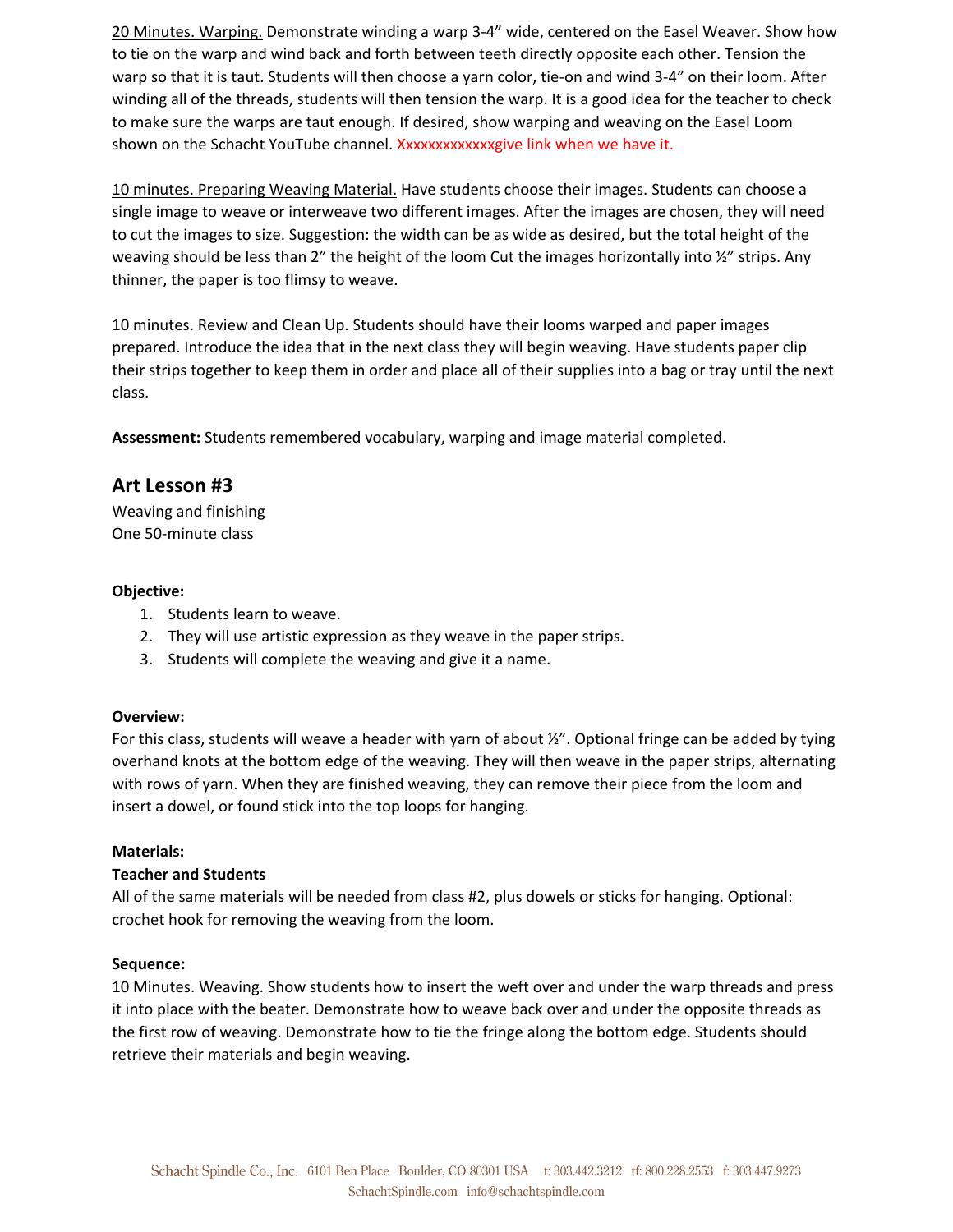30 Minutes. Weaving and finishing. After weaving at least a ½" of yarn, the student can begin to insert the paper strips in the weaving by going over and under the warp threads, opposite the previous row. Each paper row should be followed by at least 1 row of yarn but several rows can be woven as well. 10 Minutes. Sharing. Students share their weaving, describing the idea of it as well as their thoughts on the process.

**Assessment:** Students finished woven hangings and understand the process of warping and weaving. Did they understand the connection of images they chose with something meaningful in their lives.

#### **Other Ideas for Paper Weaving**

Advanced class: use two prints stacked on top of each other and make the cuts at angles going all the way across the width. Then, separate the two prints, and mix up the pieces to create two new collages. Weave with which ever layout you prefer.

Paper mat: use found paper materials—wrappers, newspapers, magazines, school papers. Twist thin strips of paper to create a yarn like length and weave by itself or in conjunction with yarn, beating firmly for a dense mat.

Paper Collage: Create a paper collage with colored papers, photographs or both. Create the image by gluing the pieces to a base paper and then cutting up and weaving the collage, along with rows of yarn.

# **Vocabulary**

Balanced weave: Fabric in which the number of warp ends equals the number of weft ends or picks per inch.

Beat: Pushing the weft threads into place with a fork or beater.

Beater: A fork like tool used to press the weaving into place.

Draw-in: The tendency of the weft to pull the warp in during weaving.

End: One warp yarn or thread.

Pick-up stick or weaving stick: A narrow stick used to pick up patterns.

Plain weave: The most basic weave in which the weft is woven over one, under one.

Selvedge: The very outside warp edge of the woven fabric.

Shed: The space between raised and lowered warp threads through which the shuttle passes.

Shuttle: A tool for holding and carrying weft.

Warp: *noun--*the set of threads held taut by the loom. *verb*--the process of threading the warp onto the loom.

Weaving: Crossing one set of threads with another.

Weaving needle: a long needle used for weaving.

Weft: The threads or yarn which is passed across the warp threads.

Weft-faced weave: A weave in which the weft covers or partially covers the warp.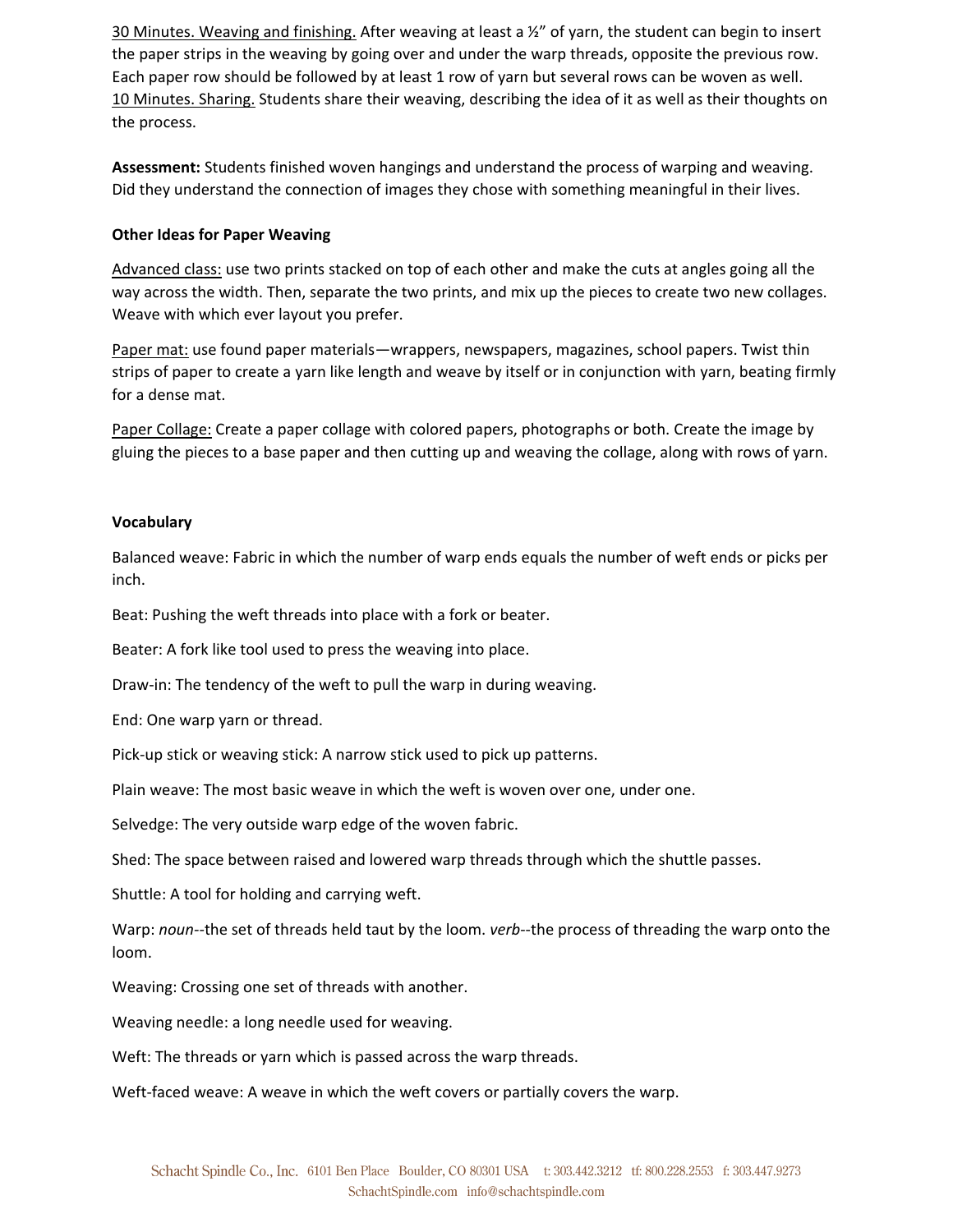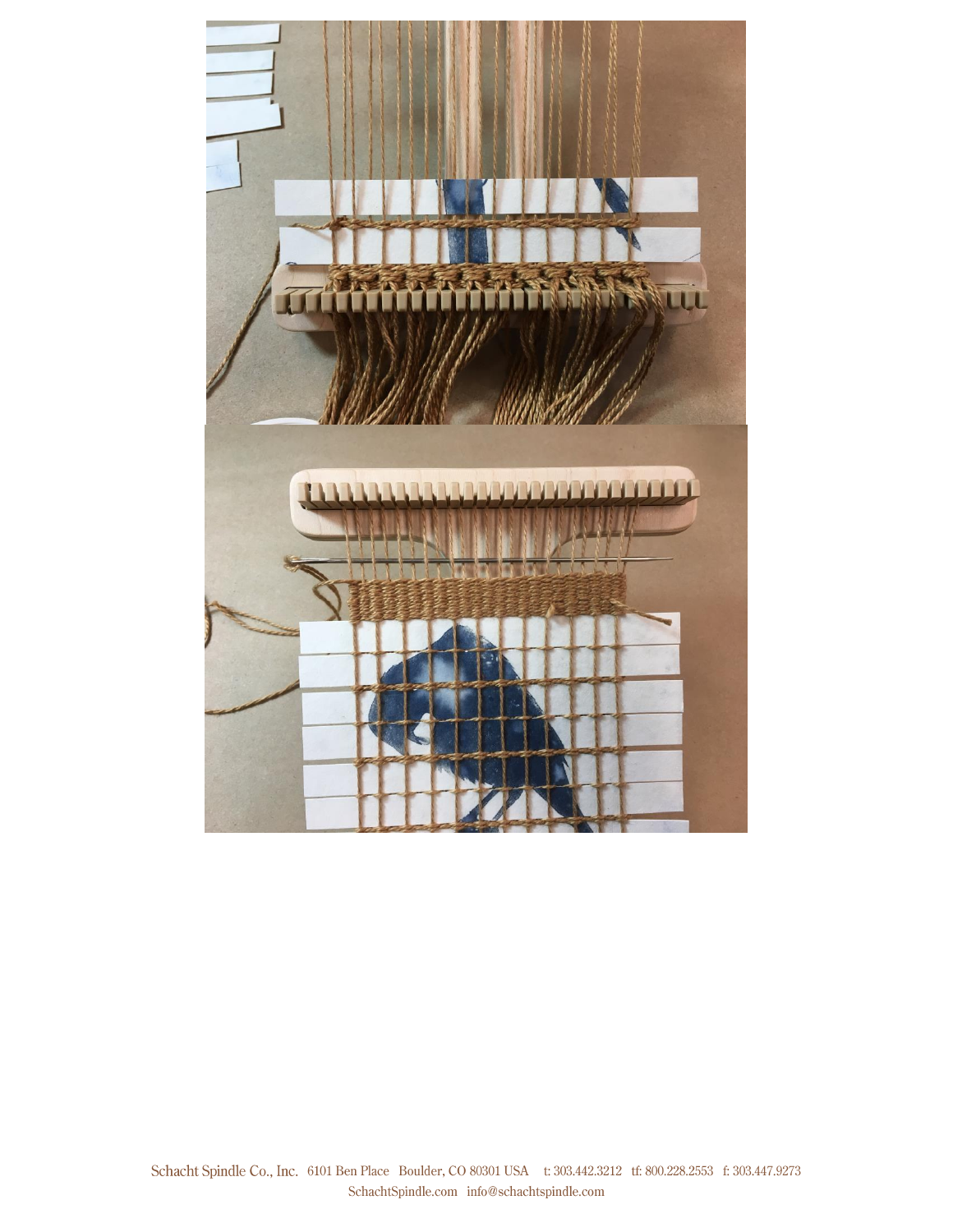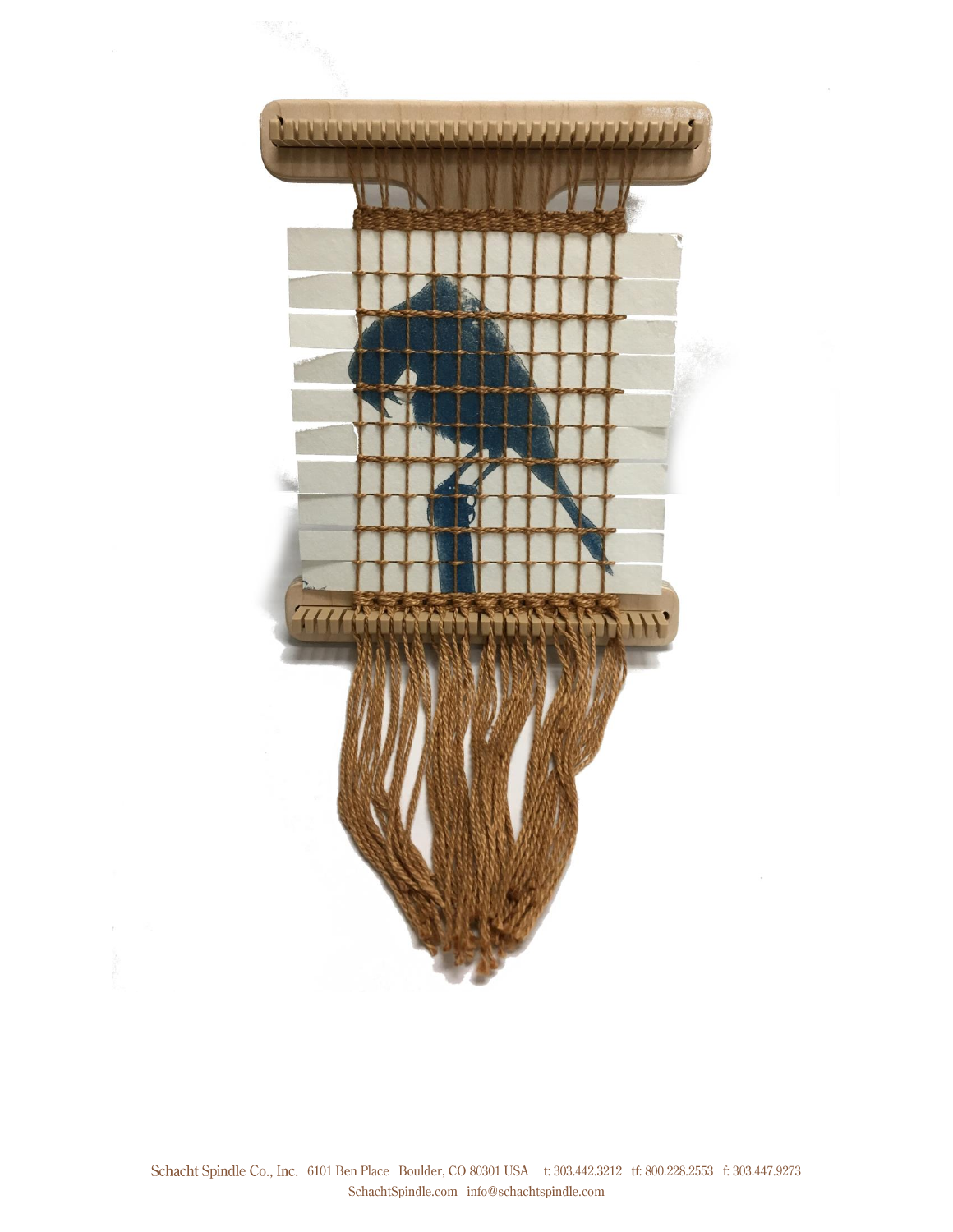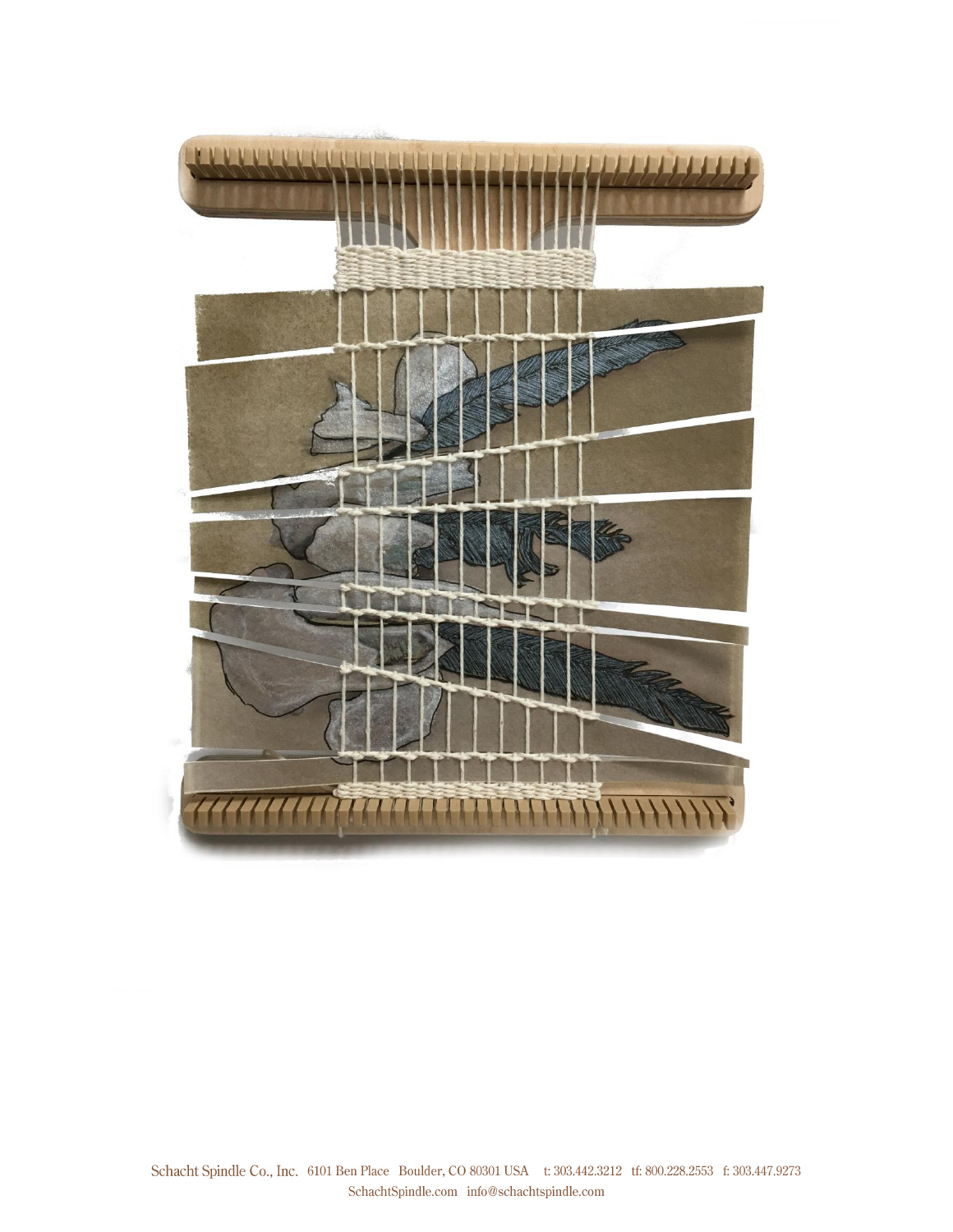